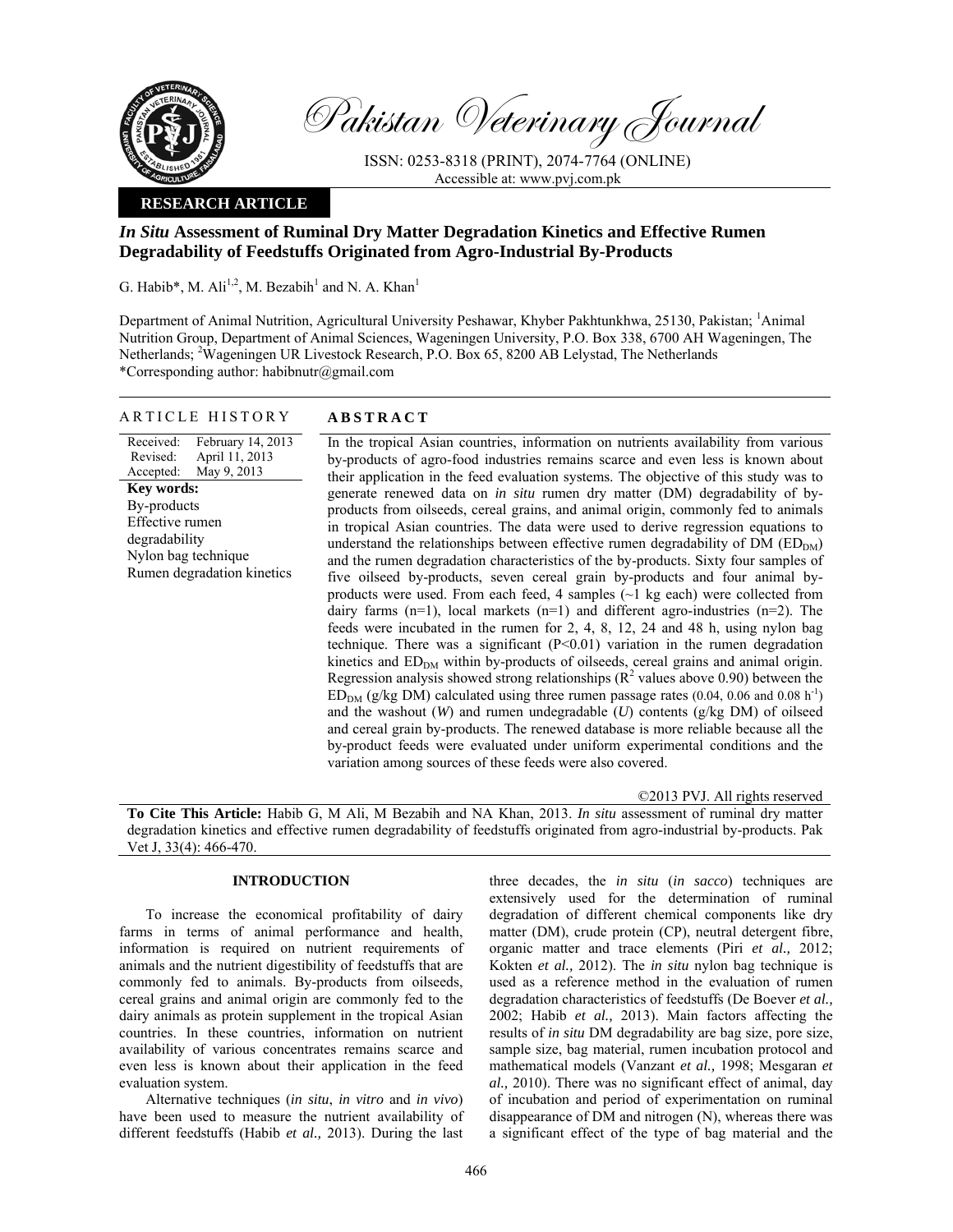porosity of bag on the ruminal disappearance of DM and N of soybean meal (Weakley *et al.,* 1983; Sahu, 2011).

The database about the DM degradability of byproducts from oilseeds, cereal grains and animal origin, which is currently in use in tropical Asian countries, was developed from different *in situ* experiments. These experiments were performed at different places with different incubation protocols (rumen incubation procedure, rumen incubation time period, etc.) and under different experimental conditions (animals, particle size of samples, chemical analysis procedures, nylon bag quality, etc.). This makes the database unreliable as there appears to be large variation due to incubation protocols and experimental conditions. Therefore, there was a need to develop renewed database on the DM ruminal degradability of concentrate ingredients commonly fed in the tropical Asian countries.

The objective of this study was to generate renewed data on *in situ* rumen degradability of DM of by-products from oilseeds, cereal grains, and animal origin, commonly fed to animals in tropical Asian countries. The renewed data were used to derive regression to investigate the relationships between the effective rumen degradability of DM  $(ED<sub>DM</sub>)$  and the degradation characteristics of byproducts.

## **MATERIALS AND METHODS**

**Samples collection and processing:** Sixty four samples of five oilseed by-products, seven cereal grain byproducts and four animal by-products were used in the present study. From each feed, 4 samples  $(\sim]$  kg each) were collected from commercial dairy farms (n=1), local markets (n=1) and different agro-food industries (n=2) in Pakistan. After collection, the samples were transported to the Animal Nutrition Laboratory of the University of Agriculture Peshawar, Pakistan. The samples of each byproduct feed were homogenized, divided into roughly two equal parts; one half was oven dried (70°C for 16 h) for chemical analyses while the other half was stored at -20°C for *in situ* nylon bag incubations.

*In situ* **rumen incubations:** Three buffalo steers (age, 5 years  $\pm$  2 months; 400-450 kg body weight), fitted with permanent rumen fistulas (13 cm internal diameter; Bar Diamond, USA) were used in this experiment. The animals were fed maize fodder (DM, 23.36±4.23; CP, 11.81±2.26) *ad libitum*, and had 24 h/d access to fresh water. Concentrate mixture (DM,  $88.6 \pm 2.11$ ; CP,  $18.31\pm1.38$ ) at the rate of 2 kg/day was fed.

The air dried samples were ground to 2 mm particle size in a Thomas-Willey laboratory mill. About 5 g air dried sample of each feed was weighed into nylon bags (bag size  $90 \times 140$  mm; porosity 26 %; pore size 40  $\mu$ m) and incubated in the rumen for 2, 4, 8, 12, 24 and 48h according to the procedure described by Ali *et al.* (2012). Six bags of each by-product feed, combined with 2 reference samples per series, were incubated in the rumen of three steers (2 bags per steer per incubation time). After rumen incubation, the bags were taken out from the rumen and the loose material adhering to the outer surface of the bags was rinsed with tap water. Then the bags were stored at -20°C. The frozen bags were thawed and washed in a

washing machine (AEG-Electrolux Öko Turnamat 2800, Stockholm, Sweden) for 40 min using tap water at 25°C. The 0 h bags were washed in the washing machine without incubation in the rumen according to the above mentioned procedure and residues were used to determine the *W* fraction. The washed bags were oven dried to constant weight at 70°C. The rumen incubated residues of each feed sample from the 3 steers were pooled per incubation time. The pooled residues were ground over a 1 mm sieve, using a hammer mill.

**Chemical analysis:** The oven dried ground samples of each feed were analysed for DM, CP, crude fat and ash. The rumen incubated residues were also analysed for DM and ash. The DM content was determined by oven drying at 103°C (ISO 6496; ISO 1983) and ash by incineration at 550°C (ISO 5984; ISO, 1978). The N content was determined by Kjeldahl method (ISO 5983; ISO, 2005) and CP was calculated as 6.25×N. Crude fat was determined gravimetrically after 6 h extraction with petroleum ether (40/60) (ISO 6492; ISO 1999).

Calculations: The ED<sub>DM</sub> was calculated according to the equation of Ørskov and McDonald (1979):

$$
ED_{DM} = W + \left(\frac{k_d}{k_d + k_p}\right) \times D \tag{1}
$$

Where,  $k_d$  is degradation rate (h<sup>-1</sup>) of fraction *D*,  $k_p$  is passage rate  $(h^{-1})$  and *D* is potentially rumen degradable fraction. The  $ED_{DM}$  was calculated using three values of passage rates  $(0.04 \text{ h}^{-1}, \text{ED}_{\text{DM4}}; 0.06 \text{ h}^{-1}, \text{ED}_{\text{DM6}}; \text{and } 0.08 \text{ h}^{-1}, \text{ED}_{\text{DM8}})$ . The  $k_d$  of DM was calculated using the following modified model of Ørskov and McDonald (1979):

$$
Y_t = U + D_t (1 - exp^{-k_0 t})
$$
 (2)

Where,  $Y_t$  is degradation at time t and  $D_t$  is potentially degradable fraction in the rumen at time t.

**Statistical analysis:** Data on chemical composition of the by-products from oilseeds, cereal grains and animal origin were summarized by descriptive statistics using Statistical Analysis System Software (SAS®, 2009). The variation in the rumen degradation kinetics and ED<sub>DM</sub> was computed between by-products of oilseeds, cereal grains and animal using PROC MIXED procedure of SAS® (2009), using the following model:

# $Y_{ijk} = \mu + PS_i + S_j + \mathbf{C}_{ijk}$

Where,  $Y_{ijk}$  is the dependent variable;  $\mu$  the general mean;  $PS<sub>i</sub>$  is the fixed effect of feedstuff;  $S<sub>i</sub>$  is the random steer effect;  $\epsilon_{ijk}$  is the residual effect.

The regression equations were derived between the  $ED_{DM}$  and *W*, *D* and *U* of oilseeds, cereal grains and animal by-products using PROC REG procedure of SAS® (2009). The backward stepwise procedure was used to derive regression equations with the significant predictors (P<0.05). For animal by-products, no regression equation was presented as none of the predictors proved to be significant.

### **RESULTS**

**Nutrient composition:** The nutrient composition of byproducts from oilseeds, cereal grains and animal origin is summarized in Table 1. There was a large variation in the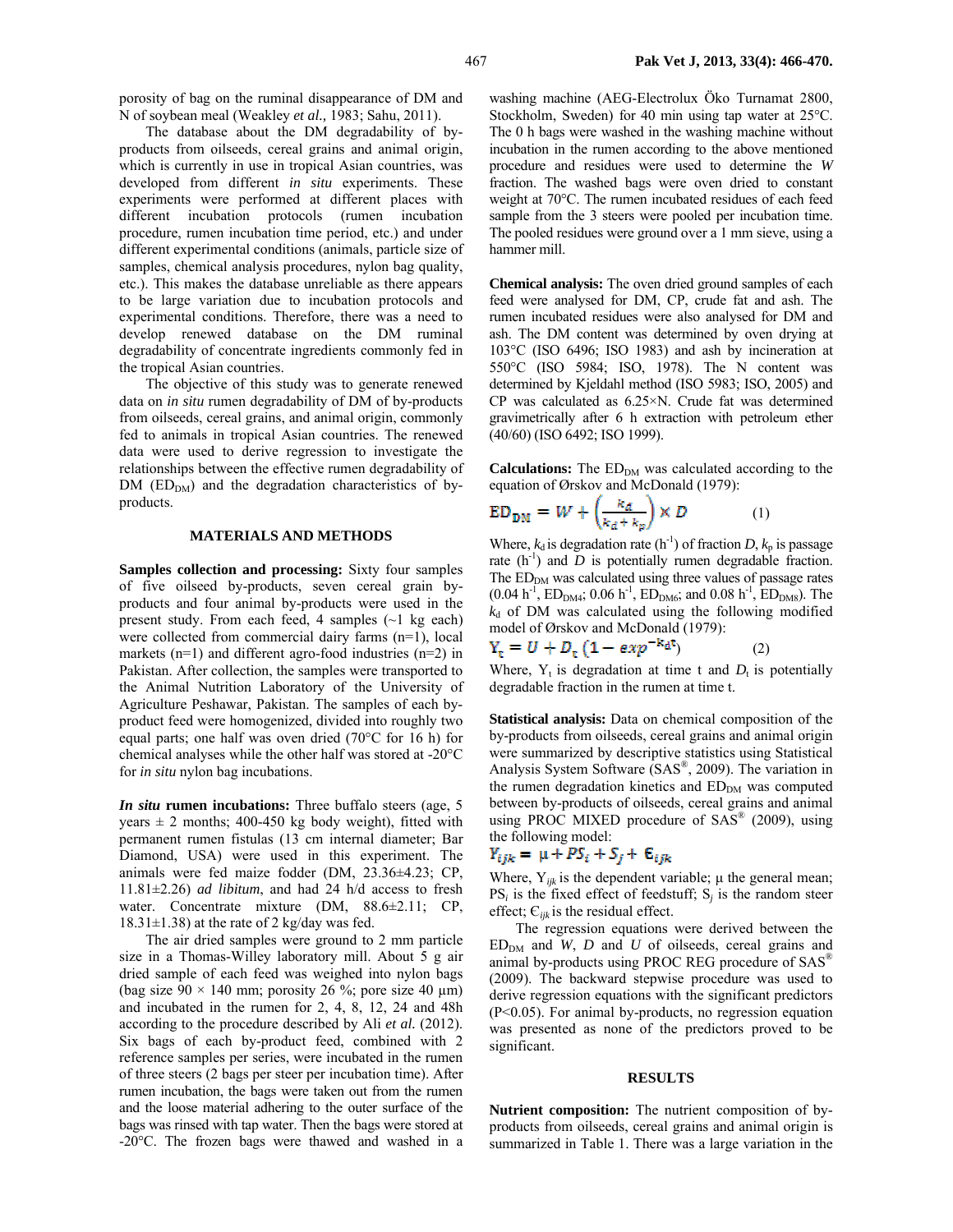composition of by-products from oilseeds, cereal grains and animal origin. The CP content (g/kg DM) of oilseed by-products varied from 185 (maize oil cake) to 519 (soybean meal). The CP content (g/kg DM) of cereal grain by-products varied from 120 (rice meal) to 610 (corn gluten meal), while the CP content (g/kg DM) of animal by-products varied form 267 (bone meat meal) to 543 (blood meal and fish meal). The fat and ash contents also varied between the oilseed, cereal grain and animal byproducts.

**Rumen degradation kinetics and effective rumen degradability:** The rumen degradation kinetics and ED<sub>DM</sub> of oilseed by-products are shown in Table 2. The *W* content (g/kg DM) of DM of oilseed by-products varied from 193.3 (soybean meal) to 336.6 (cottonseed meal), while the *D* content (g/kg DM) varied from 431.8 (rapeseed meal) to 770.2 (soybean meal). Soybean meal showed the highest values (g/kg DM) for  $ED_{DM4}$  (771),  $ED<sub>DM6</sub>$  (706.8) and  $ED<sub>DM8</sub>$  (655.5). The rumen degradation kinetics and ED of DM of cereal grain byproducts are presented in Table 3. The *W* content (g/kg DM) of DM of cereal grains by-products varied from 164.0 (corn gluten meal) to 299.7 (toria meal), while the *D* content (g/kg DM) varied from 268.5 (rice polishing) to 629.2 (guar meal). Among the cereal grain by-products, guar meal had the highest ( $P < 0.05$ ) values ( $g/kg DM$ ) for  $ED_{DM4}$  (671.2),  $ED_{DM6}$  (614) and  $ED_{DM8}$  (570). The values for rumen degradation characteristics and  $ED<sub>DM</sub>$  of animal by-products are presented in Table 4. The *W* content (g/kg DM) of DM of animal by-products varied from 12.8 (bone meat meal) to 304.8 (blood meal), while the *D* content (g/kg DM) varied from 170.2 (fish meal) to 293.2 (bone meat meal). Among the animal by-products, blood meal had the highest values (g/kg DM) for  $ED_{DM4}$  (499.6),  $ED_{DM6}$  (473) and  $ED_{DM8}$  (452.8).

**Table 1:** Nutrient composition (g/kg DM) of by-products from oilseed, cereal grains and animal origin

| Feedstuff                       | Dry matter |                 | Crude protein |              | Crude fat    |       | Ash  |      |
|---------------------------------|------------|-----------------|---------------|--------------|--------------|-------|------|------|
|                                 | Mean       | SD <sup>a</sup> | Mean          | SD           | Mean         | SD    | Mean | SD   |
| Oilseed by-products             |            |                 |               |              |              |       |      |      |
| Soybean meal                    | 910        | 5.7             | 519           | 30.4         | 72           | 2.4   | 97   | 21.6 |
| Sunflower meal                  | 912        | 5.9             | 378           | 21.6         | 238          | 41.0  | 104  | 42.7 |
| Cottonseed meal                 | 923        | 6.8             | 282           | 67.0         | 242          | 51.5  | 102  | 41.2 |
| Maize oil cake                  | 934        | 31.7            | 185           | 54.2         | $\mathbf{H}$ | 25.6  | 116  | 34.9 |
| Rapeseed cake                   | 895        | 30.6            | 350           | 37.7         | 179          | 27.4  | 125  | 7.6  |
| Cereal grain by-products        |            |                 |               |              |              |       |      |      |
| Corn gluten feed                | 880        | 12.8            | 272           | 8.5          | 30           | 1.8   | 61   | 3.1  |
| Corn gluten meal                | 903        | 16.6            | 610           | 20.9         | 5.7          | 1.2   | 30   | 25.0 |
| Guar meal                       | 931        | 5.8             | 430           | 9.5          | 3            | 12.6  | 60   | 9.8  |
| Toria meal                      | 910        | 12.2            | 4 I I         | 8.1          | 151          | 4.3   | 98   | 9.4  |
| Rice bran                       | 901        | 8.2             | 151           | 1.6          | 13           | 2.5   | 130  | 10.4 |
| Rice meal                       | 909        | 15.0            | 120           | IJ           | 61           | 7.3   | 134  | 29.1 |
| Rice polishing                  | 900        | 4.9             | 139           | $\mathsf{L}$ | 166          | 14.2  | 116  | 30.7 |
| Animal by-products              |            |                 |               |              |              |       |      |      |
| <b>Blood</b> meal               | 926        | 21.4            | 543           | 32.4         | 20           | H.I   | 335  | 31.3 |
| Bone meat meal                  | 922        | 1.4             | 267           | 1.8          | $\mathbf{H}$ | 0.7   | 592  | 56.2 |
| Fish meal                       | 909        | 16.7            | 531           | 32.1         | 47           | 16. I | 298  | 14.8 |
| Feather meal                    | 915        | $\mathsf{L}$    | 478           | 85.3         | 22           | 9.8   | 180  | 18.3 |
| <sup>a</sup> Standard deviation |            |                 |               |              |              |       |      |      |

**Table 2:** Rumen degradation kinetics and effective rumen degradability of dry matter of oilseed by-products

| ີ               |            | ີ                                 |                               |                   |                   |                   |
|-----------------|------------|-----------------------------------|-------------------------------|-------------------|-------------------|-------------------|
| Feedstuff       |            | Degradation kinetics <sup>a</sup> | Effective rumen degradability |                   |                   |                   |
|                 | W(g/kg DM) | $D$ (g/kg DM)                     | $k_{d}$ (h <sup>-1</sup>      | ED <sub>DM4</sub> | ED <sub>DMS</sub> | ED <sub>DMS</sub> |
| Soybean meal    | 193.3      | 770.2                             | 0.120                         | 771.0             | 706.8             | 655.5             |
| Sunflower meal  | 218.6      | 451.9                             | 0.117                         | 555.4             | 517.3             | 487.0             |
| Cottonseed meal | 336.6      | 488.6                             | 0.088                         | 671.9             | 626.4             | 591.8             |
| Maize oil cake  | 214.6      | 659.7                             | 0.104                         | 690.9             | 632.8             | 587.3             |
| Rape seed cake  | 306.2      | 431.8                             | 0.098                         | 613.0             | 574.3             | 544.2             |
| SEM             | 28.32      | 66.08                             | 0.006                         | 36.45             | 31.64             | 27.92             |
| P-value         | $**$       | $*$                               | $*$                           | $***$             | $***$             | $**$              |

<sup>a</sup> W, the content disappeared by washing the rumen unincubated bags in washing machine; *D*, potentially rumen degraded content; *k<sub>d</sub>*, degradation rate;  $^{\rm b}$  Effective rumen degradability was calculated using three passage rates: 0.04 h<sup>-1</sup> (ED<sub>DM4</sub>), 0.06 h<sup>-1</sup> (ED<sub>DM6</sub>) and 0.08 h<sup>-1</sup> (ED<sub>DM8</sub>); \*\*, P< 0.001; \*\*\*, P<0.001.

**Table 3:** Degradation kinetics and effective rumen degradability of dry matter of cereal grains by-products

| ີ                |                                   | . .           | . .                           | .                               |                   |                   |
|------------------|-----------------------------------|---------------|-------------------------------|---------------------------------|-------------------|-------------------|
| Feedstuff        | Degradation kinetics <sup>a</sup> |               |                               | Effective rumen degradability b |                   |                   |
|                  | $W$ (g/kg DM)                     | $D$ (g/kg DM) | $k_{\rm d}$ (h <sup>-11</sup> | ED <sub>DM4</sub>               | ED <sub>DMS</sub> | ED <sub>DMS</sub> |
| Corn gluten feed | 198.4                             | 417.7         | 0.093                         | 490.6                           | 452.4             | 423.1             |
| Corn gluten meal | 164.0                             | 589.2         | 0.081                         | 559.1                           | 503.2             | 461.2             |
| Guar meal        | 228.4                             | 629.2         | 0.095                         | 671.2                           | 614.0             | 570.0             |
| Toria meal       | 299.7                             | 423.4         | 0.089                         | 591.8                           | 552.6             | 522.7             |
| Rice bran        | 253.6                             | 344.3         | 0.136                         | 519.8                           | 492.7             | 470.6             |
| Rice meal        | 187.6                             | 429.1         | 0.067                         | 456.3                           | 414.0             | 383.2             |
| Rice polishing   | 278.5                             | 268.5         | 0.078                         | 456.3                           | 430.6             | 411.4             |
| SEM              | 18.85                             | 48.17         | 0.01                          | 29.66                           | 26.76             | 24.73             |
| P-value          | $***$                             | $**$          | $*$                           | $*$                             | $***$             | $**$              |

<sup>a</sup> *W*, the content disappeared by washing the rumen unincubated bags in washing machine; *D*, potentially rumen degraded content;  $k_d$ , degradation rate;  $^{\rm b}$  Effective rumen degradability was calculated using three passage rates: 0.04 h<sup>-1</sup> (ED<sub>DM4</sub>), 0.06 h<sup>-1</sup> (ED<sub>DM6</sub>) and 0.08 h<sup>-1</sup> (ED<sub>DM8</sub>); \*\*, P< 0.001; \*\*\*, P<0.001.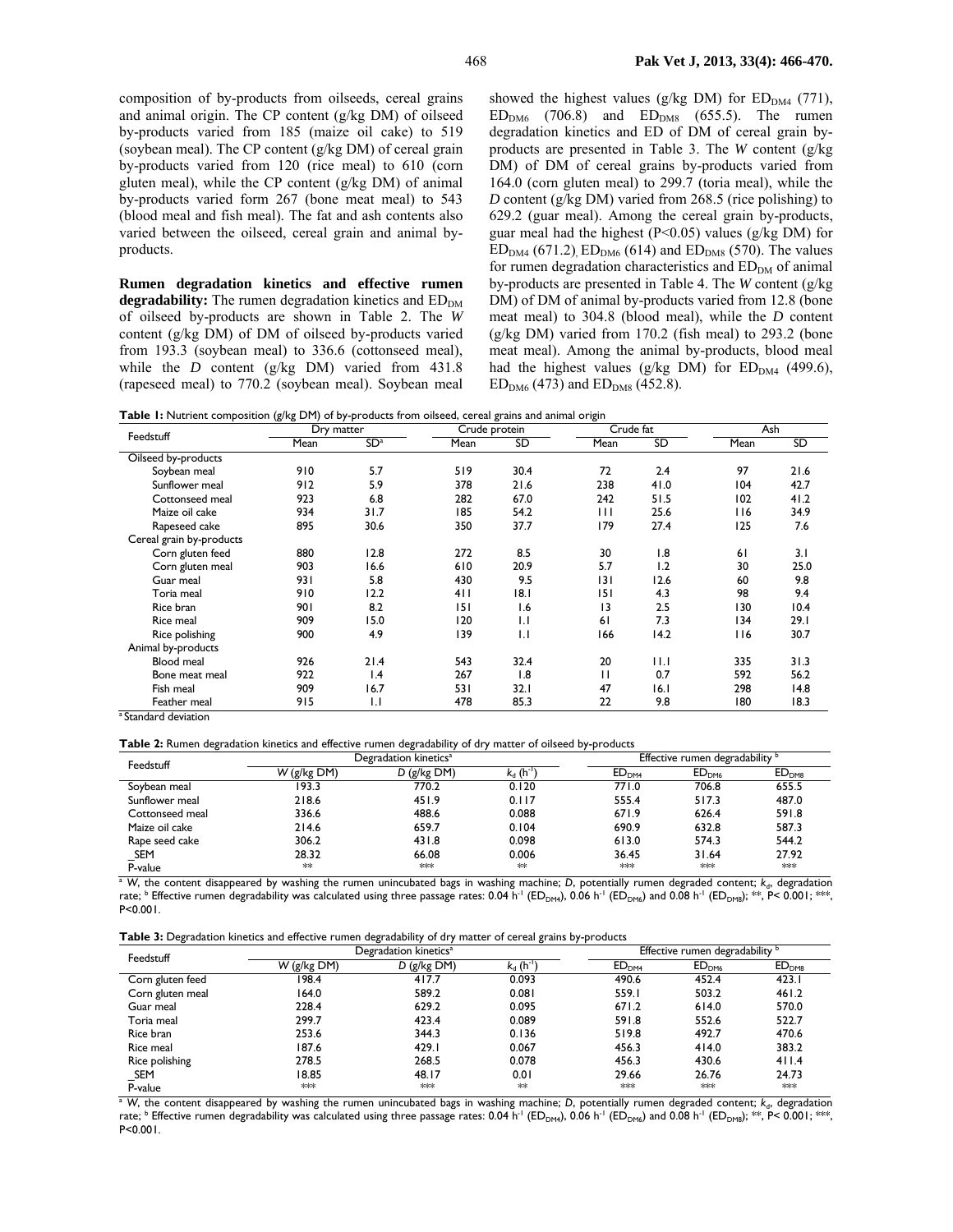| Table 4: Rumen degradation kinetics and effective rumen degradability of dry matter of animal by-products |  |  |
|-----------------------------------------------------------------------------------------------------------|--|--|
|-----------------------------------------------------------------------------------------------------------|--|--|

| Feedstuff      | Degradation kinetics <sup>a</sup> |               | Effective rumen degradability |                   |                   |                   |
|----------------|-----------------------------------|---------------|-------------------------------|-------------------|-------------------|-------------------|
|                | $W$ (g/kg DM)                     | $D$ (g/kg DM) | $k_{\rm d}$ (h <sup>-1</sup>  | ED <sub>DM4</sub> | ED <sub>DMS</sub> | ED <sub>DMB</sub> |
| Blood meal     | 304.8                             | 285.I         | 0.086                         | 499.6             | 473.0             | 452.8             |
| Bone meat meal | 12.8                              | 293.2         | 0.090                         | 215.4             | 188.2             | 167.5             |
| Fish meal      | 257.2                             | 170.2         | 0.145                         | 390.6             | 377.6             | 366.9             |
| Feather meal   | 286.4                             | 282.1         | 0.117                         | 496.6             | 472.9             | 453.9             |
| SEM            | 68.2                              | 29.2          | 0.014                         | 66.7              | 67.1              | 67.4              |
| P-value        | ***                               | **            | $*$                           | $***$             | $***$             | $***$             |

<sup>a</sup> W, the content disappeared by washing the bags in washing machine; D, potentially rumen degraded content; k<sub>d</sub>, degradation rate; <sup>b</sup> Effective rumen degradability was calculated using three passage rates: 0.04 h<sup>-1</sup> (ED<sub>DM4</sub>), 0.06 h<sup>-1</sup> (ED<sub>DM6</sub>) and 0.08 h<sup>-1</sup> (ED<sub>DM8</sub>); \*\*, P<0.01; \*\*\*, P<0.01;

**Regression equations:** Regression equations were derived to describe the relationships between the  $ED_{DM}$ and the rumen degradation characteristics of by-products of oilseeds and cereal grains (Table 5). The  $ED<sub>DMA</sub>$ ,  $ED<sub>DMS</sub>$  and  $ED<sub>DMS</sub>$  of oilseed by-products were influenced by *U* content in oilseed by-products. The  $ED_{DM4}$ ,  $ED_{DM6}$ and  $ED<sub>DMS</sub>$  of cereal grain by-products were influenced by the contents of *W* and *U* in cereal grain by-products. There was no relationship found between the rumen degradation characteristics and  $ED<sub>DM</sub>$  of animal by-products.

**Table 5:** Relationship between the dry matter effective rumen degradability (g/kg DM) calculated using passage rates of 0.04 h<sup>-1</sup>  $(ED<sub>DMA</sub>)$ , 0.06 h<sup>-1</sup> ( $ED<sub>DMS</sub>$ ) and 0.08 h<sup>-1</sup> ( $ED<sub>DMS</sub>$ ), and the washout (*W*, g/kg DM) and rumen undegradable (*U*, g/kg DM) contents of by-products from oilseeds, and cereal grains origin

| If OIL OILSEEUS, and CEI Early aims OILYNT                      |                |                   |
|-----------------------------------------------------------------|----------------|-------------------|
| Regression equation                                             | R <sup>2</sup> | RMSE <sup>a</sup> |
| Oilseed by-products                                             |                |                   |
| $ED_{DM4}$ = 792.02 (±8.25) - 0.71 (±0.04) U                    | 0.99           | 8.91              |
| $ED_{DM6} = 724.94 (\pm 11.36) - 0.61 (\pm 0.05) U$             | 0.98           | 12.27             |
| $EDDMS = 672.04 (\pm 14.32) - 0.53 (\pm 0.07) U$                | 0.95           | 15.49             |
| Cereal grains by-products                                       |                |                   |
| $ED_{DM4} = 662.61$ (±41.32)+0.46 (±0.16) W-0.71 (±0.07) U 0.96 |                | 19.46             |
| $ED_{DM6} = 566.51$ (±46.92)+0.57 (±0.18) W-0.62 (±0.08) U 0.94 |                | 22.09             |
| $EDDMS = 494.76$ (±49.09)+0.64 (±0.19) W-0.53 (±0.07) U 0.92    |                | 23.11             |
| <sup>a</sup> Root mean square error.                            |                |                   |

#### **DISCUSSION**

To meet the nutrient requirements of animals in Pakistan and other tropical South Asian countries, information is required on nutrient availability from different concentrate feedstuffs that are commonly fed to animals in that area. In the present study, new data on the rumen DM degradability of by-products from oilseeds, cereal grains and animal origin was developed. The new developed data is more reliable because all the feeds were evaluated under uniform experimental conditions (same standard incubation protocol, same steers, and same chemical analysis procedures) and the variation among the sources of these feedstuffs was covered (the feedstuffs were collected from local markets, agro-food industries and dairy farms). This information on rumen degradation kinetics of the concentrate feeds can be used to optimize diet formulation of dairy animals in the tropical Asian countries. The rumen degradation data of toria meal and guar meal was very scarce; these feedstuffs were evaluated for the first time under uniform experimental conditions for the rumen degradation of DM. The large variation among the by-products of oilseed, cereal grain and animal origin was due to the broad range in the chemical composition and different sources of these feeds.

In the present study, the *W* content (g/kg DM) recorded for soybean meal (193.3), sunflower meal (218.6), cottonseed meal (336.6) and rapeseed meal (306.2) differed from previous reports (Woods *et al*., 2003; Kamalak *et al*., 2005). Woods *et al*. (2003) reported values of 327.0, 283.5, 315.0 and 271.6 for *W* content (g/kg DM) of DM of soybean meal, sunflower meal, cottonseed meal and rapeseed meal respectively. Whereas, Kamalak *et al*. (2005) reported values of 251, 216, 195 and 276 for *W* content (g/kg DM) of DM of soybean meal, sunflower meal, cottonseed meal and rapeseed meal, respectively. The difference in the values might be due to different rinsing procedures and rinsing times used. In the present study, the nylon bags were washed in the washing machine for 40 min whereas nylon bags were washed under running water for unsepcified time in the study of Kamalak *et al.* (2005) and for 65 minutes (40 min wash and 25 min rinse) in the study of Woods *et al.* (2003). Kendall *et al.* (1991) reported variation in the ED<sub>DM</sub> of different sources of canola meal. The  $ED_{DM}$  of all the feedstuffs decreased with increased passage rates. Similar relationship between the ED<sub>DM</sub> and passage rates was reported in the previous studies (Arieli *et al.,* 1996; Khan *et al.*, 2009). In the present study, the values of  $ED_{DM}$  at the three passage rates  $(0.04, 0.06 \text{ and } 0.08 \text{ h}^{-1})$  were higher for soybean meal than cottonseed meal, sunflower meal, maize oil cake and rapeseed cake. Kamalak *et al.* (2005) and Woods *et al.* (2003) also reported similar trend for  $ED_{DM}$  values at rumen passage rates of 0.02, 0.05 and 0.06 h<sup>-1</sup>; the  $ED_{DM}$  values were higher for soybean meal than cotton seed meal, rapeseed meal and sunflower meal.

In the present study, the rumen degradation kinetics and  $ED_{DM}$  of blood meal, bone meat meal, fish meal and feather meal showed large variation (P<0.001). Kamalak *et al.* (2005) also reported significant (P<0.001) variation in the rumen degradation kinetics and  $ED<sub>DM</sub>$  between the animal by-products. Chaudhry and Mohamed (2011) stated that the *in situ* rumen degradation characteristics and  $ED_{DM}$  of concentrates significantly (P<0.01) differed. The *W* and *D* contents (g/kg DM) of DM were lower for animal by-products compared to the plant by-products (oilseed and cereal grain by-products). The  $ED<sub>DM</sub>$  of plant sources (oilseed and cereal grain by-products) at three rumen passage rates was significantly higher than that of animal by-products.

There was a relationship found between the  $ED_{DM}$ (g/kg DM) calculated using three rumen passage rates  $(0.04 \text{ h}^{-1}, \text{ED}_{\text{DM4}}; 0.06 \text{ h}^{-1}, \text{ED}_{\text{DM6}} \text{ and } 0.08 \text{ h}^{-1}, \text{ED}_{\text{DM8}})$ and the *W* content (g/kg DM) of oilseed by-products. The  $R<sup>2</sup>$  values of 0.99, 0.98 and 0.95 for oilseed by-products showed strong relationships between the  $ED<sub>DMA</sub>$ ,  $ED<sub>DMA</sub>$ and ED<sub>DM8</sub>, and *U* content of oilseed by-products. Regression analysis also showed relationship between the  $ED<sub>DM4</sub>$ ,  $ED<sub>DM6</sub>$  and  $ED<sub>DM8</sub>$ , and the *W* and *U* contents of cereal grain by-products. The  $R^2$  values of 0.96, 0.94 and 0.92 showed strong relationships between the  $ED<sub>DMA</sub>$ ,